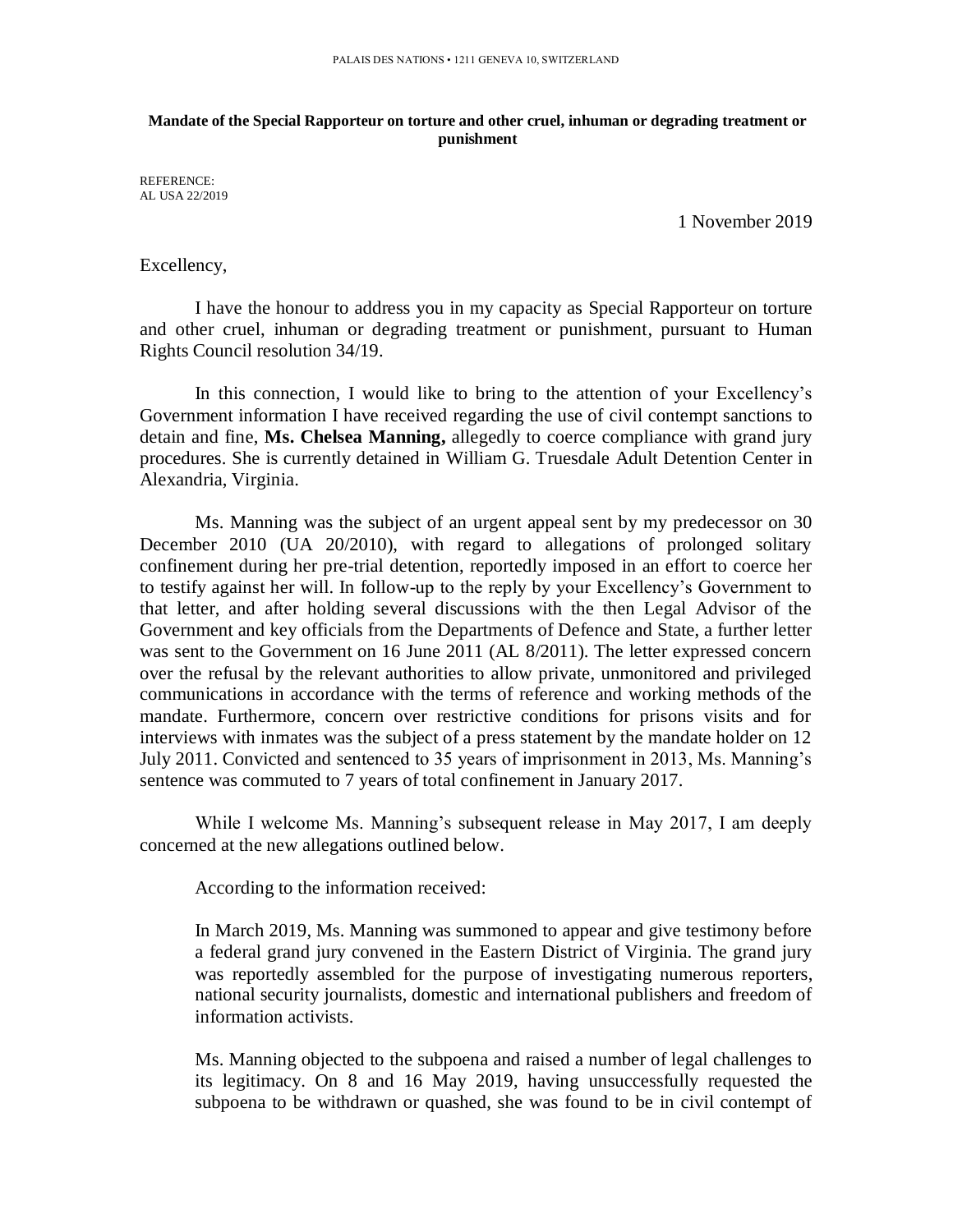the court's order to appear before the grand jury. Since then, Ms. Manning has been confined at William G. Truesdale Adult Detention Center in Alexandria, Virginia, with the aim of coercing her to testify. In addition, she has been subject to a daily fine, for the first thirty days at a rate of USD 500 and thereafter at the rate of USD 1000 for each day she refuses to give testimony. The duration of such coercive detention is reportedly limited to the duration of the grand jury, namely 18 months, but could be perpetuated indefinitely with the subsequent establishment of successive grand juries.

While I do not wish to prejudge the accuracy of these allegations, I express serious concern at the reported use of coercive measures against Ms. Manning, particularly given the history of her previous conviction and ill-treatment in detention. It is my understanding that the practise of coercive deprivation of liberty for civil contempt under the Recalcitrant Witness Statute, 28 U.S.C § 1826, involves the intentional infliction of progressively severe mental and emotional suffering for the purposes of coercion and intimidation at the order of judicial authorities. Indeed, victims of prolonged coercive confinement have demonstrated post-traumatic symptoms and other severe and persistent mental and physical health consequences.

Based on these elements I conclude that such deprivation of liberty does not constitute a circumscribed sanction for a specific offence, but an open-ended, progressively severe measure of coercion fulfilling all the constitutive elements of torture or other cruel, inhuman or degrading treatment or punishment. In my view, such measures do not fall under the "lawful sanctions" exception of Article 1 CAT, but are contrary to the absolute, non-derogable and peremptory prohibition of torture and, therefore, should be discontinued and abolished without delay. More specifically, the practice of coercive detention appears to be incompatible with the international human rights obligations of the United States under, inter alia, Articles 1, 2, 15 and 16 of the Convention against Torture and other Cruel, Inhuman or Degrading Treatment or Punishment (CAT), as well as under Articles 2, 7 and 9 of the International Covenant on Civil and Political Rights (ICCPR); ratified by the United States of America in 1994 and 1992 respectively.

I would also draw the attention of your Excellency's Government to paragraph 8a of Human Rights Council Resolution 16/23, which reminds States that "Intimidation and coercion, as described in article 1 of the Convention against Torture, (…) can amount to cruel, inhuman or degrading treatment or to torture."

In connection with the above alleged facts and concerns, please refer to the **Annex on Reference to international human rights law** attached to this letter which cites international human rights instruments and standards relevant to these allegations.

As it is my responsibility, under the mandate provided to me by the Human Rights Council, to seek to clarify all cases brought to my attention, I would be grateful for your observations on the following matters: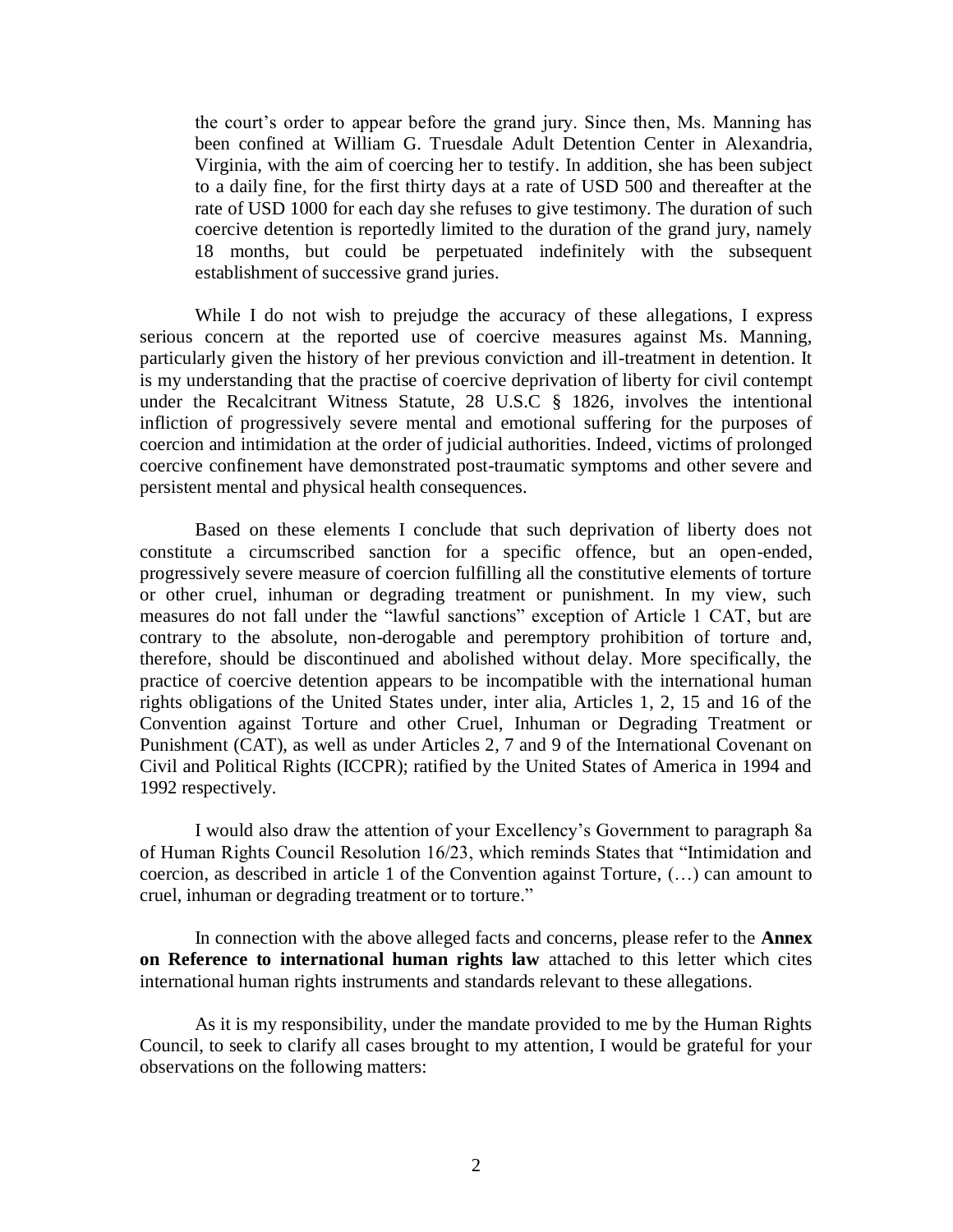- 1. Please provide any additional information and/or comment(s) you may have on the above-mentioned allegations.
- 2. Please provide information concerning the factual and legal grounds for subjecting Ms. Manning to continued deprivation of liberty and daily fines, especially after her categorical and persistent refusal to give testimony demonstrates the lack of their coercive effect;
- 3. Please provide information on how such coercive measures, which do not constitute circumscribed criminal sanctions, but which appear to intentionally inflict progressively severe suffering and financial pressure for the purpose of coercing individuals to testify against their conscience, are compatible with the international human rights obligations of the United States and, most notably, the absolute and non-derogable prohibition of torture and ill-treatment as provided for, inter alia, in the ICCPR and the CAT.
- 4. Please explain what are the legal consequences when it is demonstrated that the contemnor is not coercible and will not testify against his or her conscience, thus defeating the purported purpose of his or her incarceration?
- 5. Please provide information on the measures taken to ensure the physical and mental integrity of Ms. Manning, as required under ICCPR and CAT

I would welcome receiving clarification to these questions at your earliest convenience, as the allegations described in this letter warrant urgent attention, and may have serious adverse consequences for Ms. Manning's rights and integrity.

This communication and any response received from your Excellency's Government will be made public via the communications reporting [website](https://spcommreports.ohchr.org/) within 60 days. They will also subsequently be made available in the usual report to be presented to the Human Rights Council.

While awaiting a reply, I recommend that Ms. Manning's current deprivation of liberty be promptly reviewed in light of the United States' international human rights obligations. Should my assessment regarding its purely coercive purpose be accurate, I recommend that Ms. Manning be released without further delay, and that any fines disproportionate to the gravity of any offence she may have committed be cancelled or reimbursed.

I intend to publicly express my concerns in the near future as, in my view, the information upon which my concerns are based is sufficiently reliable to indicate a matter warranting prompt attention. I also believe that the wider public should be alerted to the potential human rights implications of these allegations. Any public expression of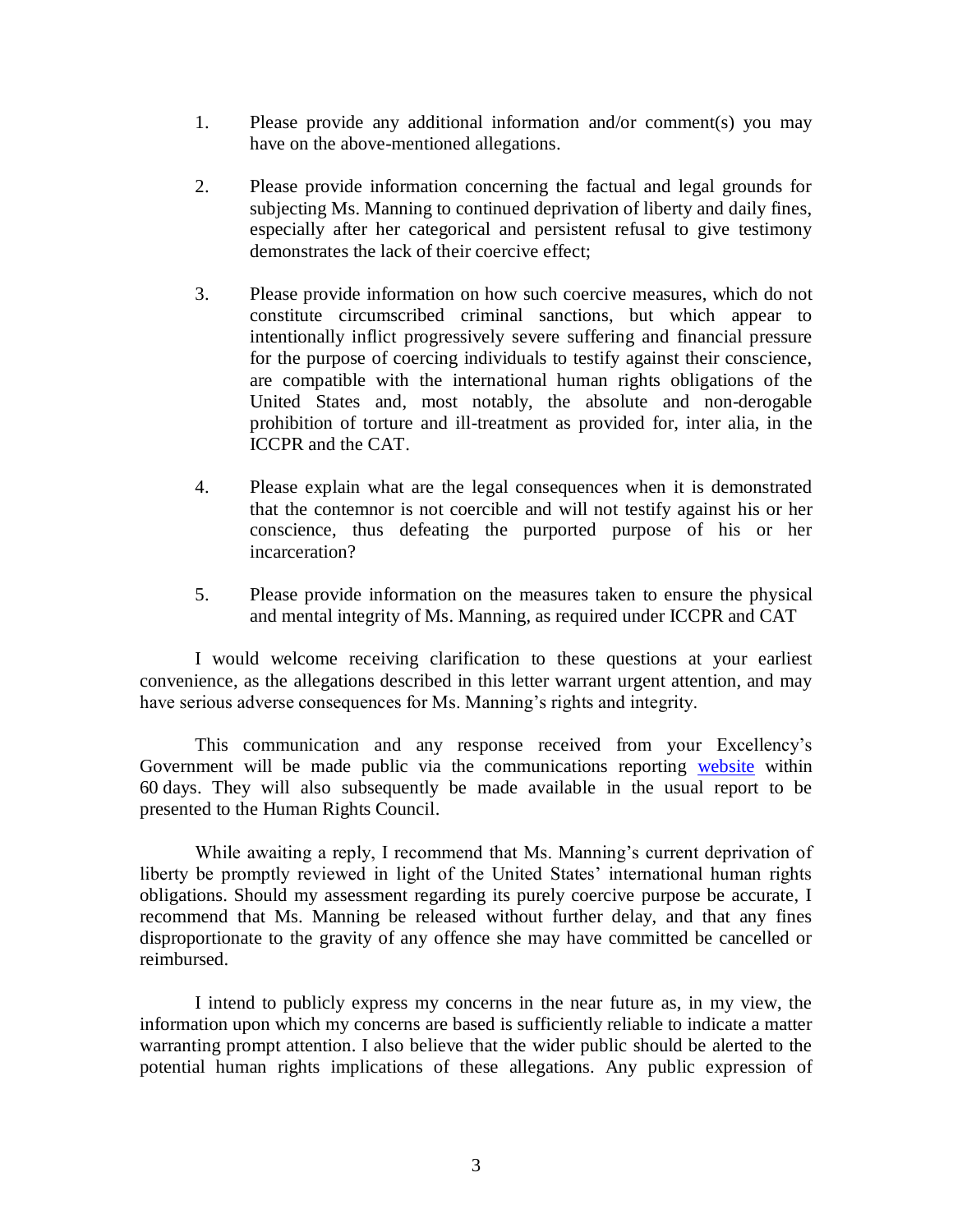concern on my part will indicate that I have been in contact with your Excellency's Government's to clarify the issue/s in question.

Please accept, Excellency, the assurances of my highest consideration.

Nils Melzer Special Rapporteur on torture and other cruel, inhuman or degrading treatment or punishment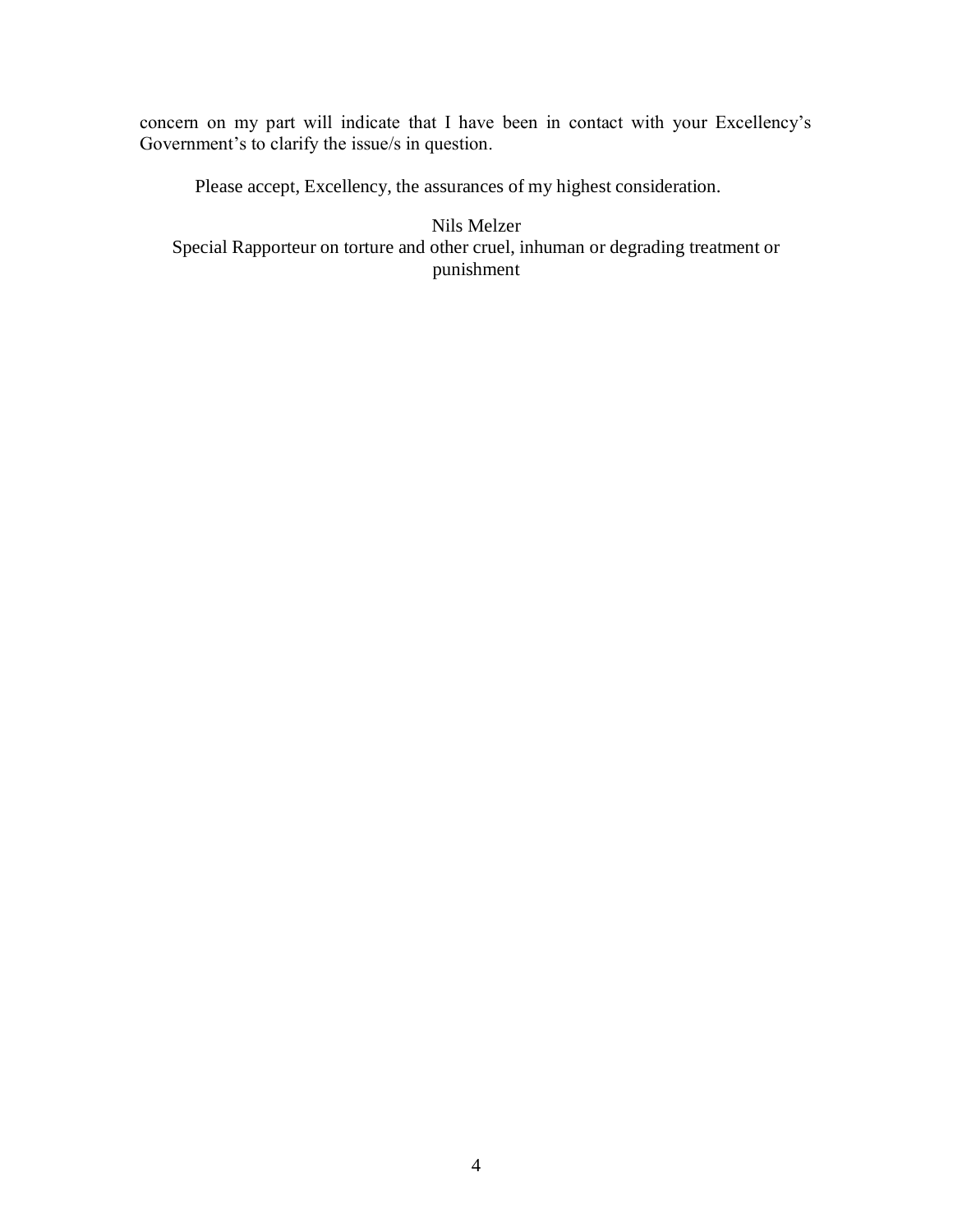## **Annex Reference to international human rights law**

In connection with above alleged facts and concerns, I would like to draw the attention of your Excellency's Government to the relevant international norms and standards that are applicable to the issues brought forth by the situation described above.

In particular, I would like to remind your Excellency's Government of the absolute and non-derogable prohibition of torture and other cruel, inhuman or degrading treatment or punishment as codified in articles 2 and 16 of the Convention against Torture and other Cruel, Inhuman or Degrading Treatment or Punishment (CAT) which the United States of America ratified on 21 October 1994. As well as, Article 7 of the International Covenant on Civil and Political Rights, to which the United States of America became a party to on 8 June 1992, provides that "[n]o one shall be subjected to torture or to cruel, inhuman or degrading treatment or punishment."

I would like to further remind your Excellency's Government of the absolute and non-derogable prohibition of torture and other cruel, inhuman or degrading treatment or punishment, as an international norm of jus cogens, and as reflected inter alia, in Human Rights Council Resolution 25/13 and General Assembly Resolution 68/156, which "[c]ondemns all forms of torture and other cruel, inhuman or degrading treatment or punishment, including through intimidation, which are and shall remain prohibited at any time and in any place whatsoever and can thus never be justified, and calls upon all States to implement fully the absolute and non-derogable prohibition of torture and other cruel, inhuman or degrading treatment or punishment".

With regards to deprivation of liberty as a coercive sanction rather than as a disciplinary sanction, I would like to highlight that it can amount to torture as defined in Article 1 of the CAT, which states that "torture means any act by which severe pain or suffering, whether physical or mental, is intentionally inflicted on a person for such purposes as obtaining from him or a third person information or a confession, punishing him for an act he or a third person has committed or is suspected of having committed, or intimidating or coercing him or a third person, or for any reason based on discrimination of any kind, when such pain or suffering is inflicted by or at the instigation of or with the consent or acquiescence of a public official or other person acting in an official capacity, it does not include pain or suffering arising only from, inherent in or incidental to lawful sanctions".

In this context, I would like to conclude by drawing the attention of your Excellency's Government to article 15 of the Convention against Torture provides that, "Each State Party shall ensure that any statement which is established to have been made as a result of torture shall not be invoked as evidence in any proceedings, except against a person accused of torture as evidence that the statement was made." I also further recall that paragraph 7c of Human Rights Council Resolution 16/23 urges States "To ensure that no statement established to have been made as a result of torture is invoked as evidence in any proceedings, except against a person accused of torture as evidence that the